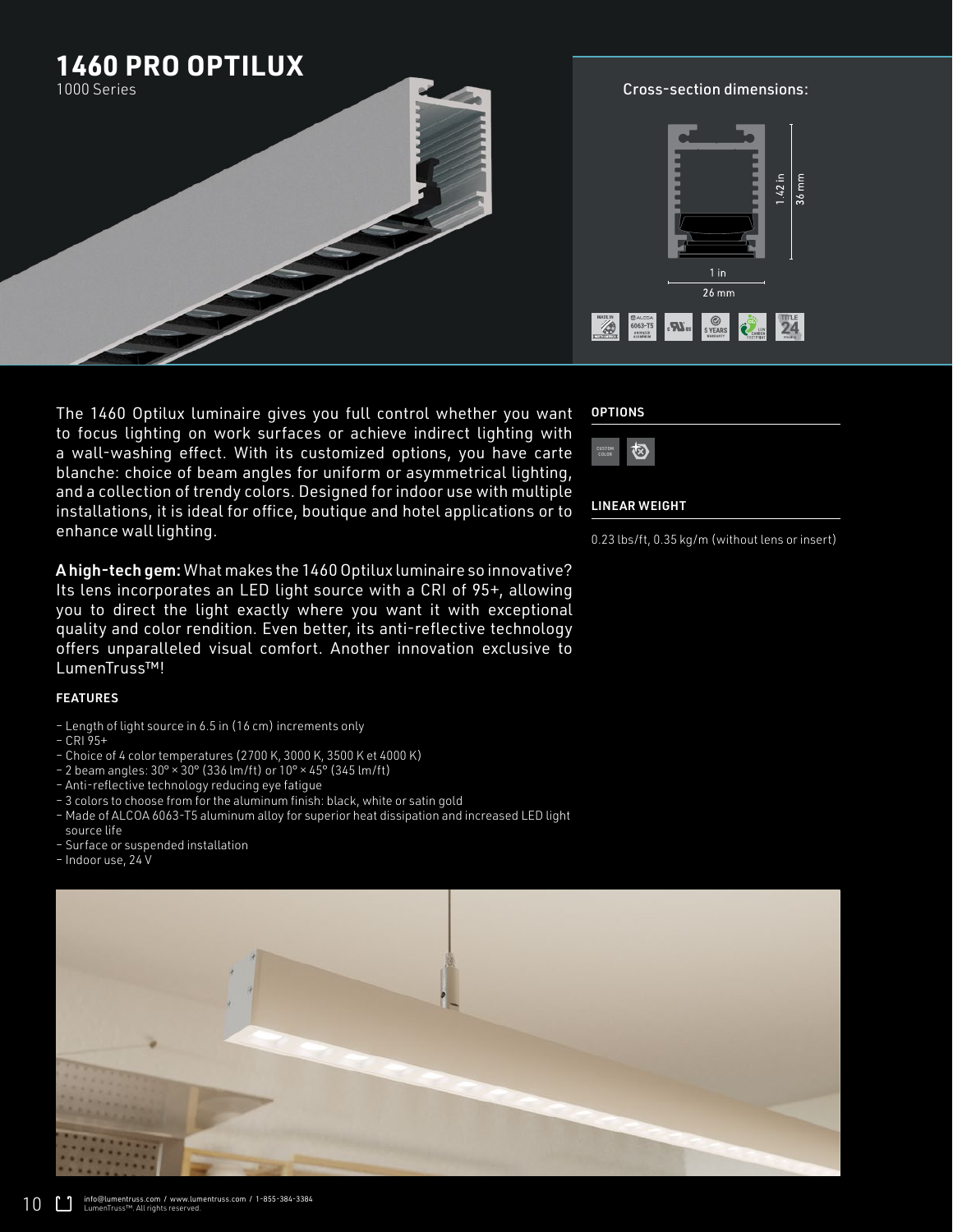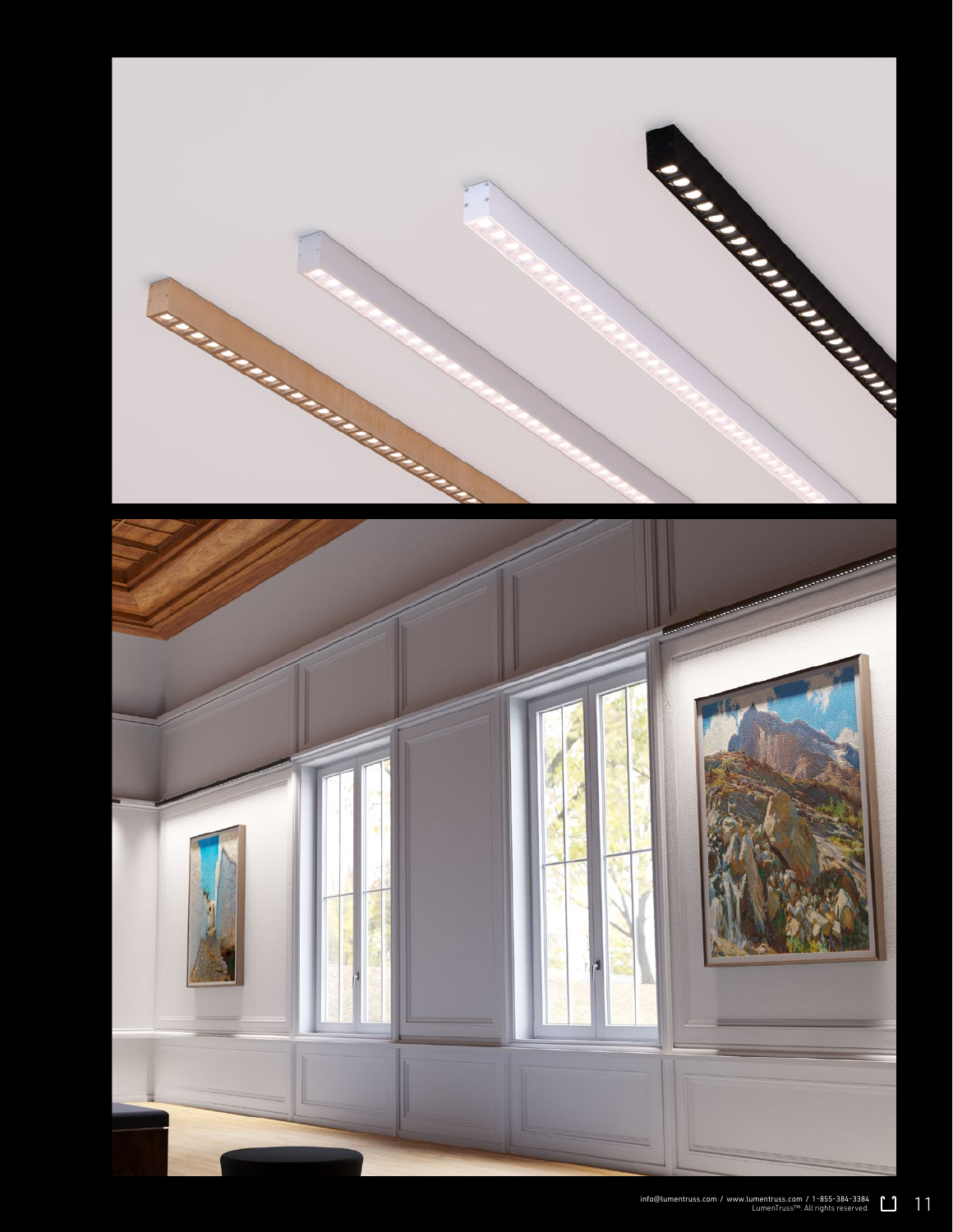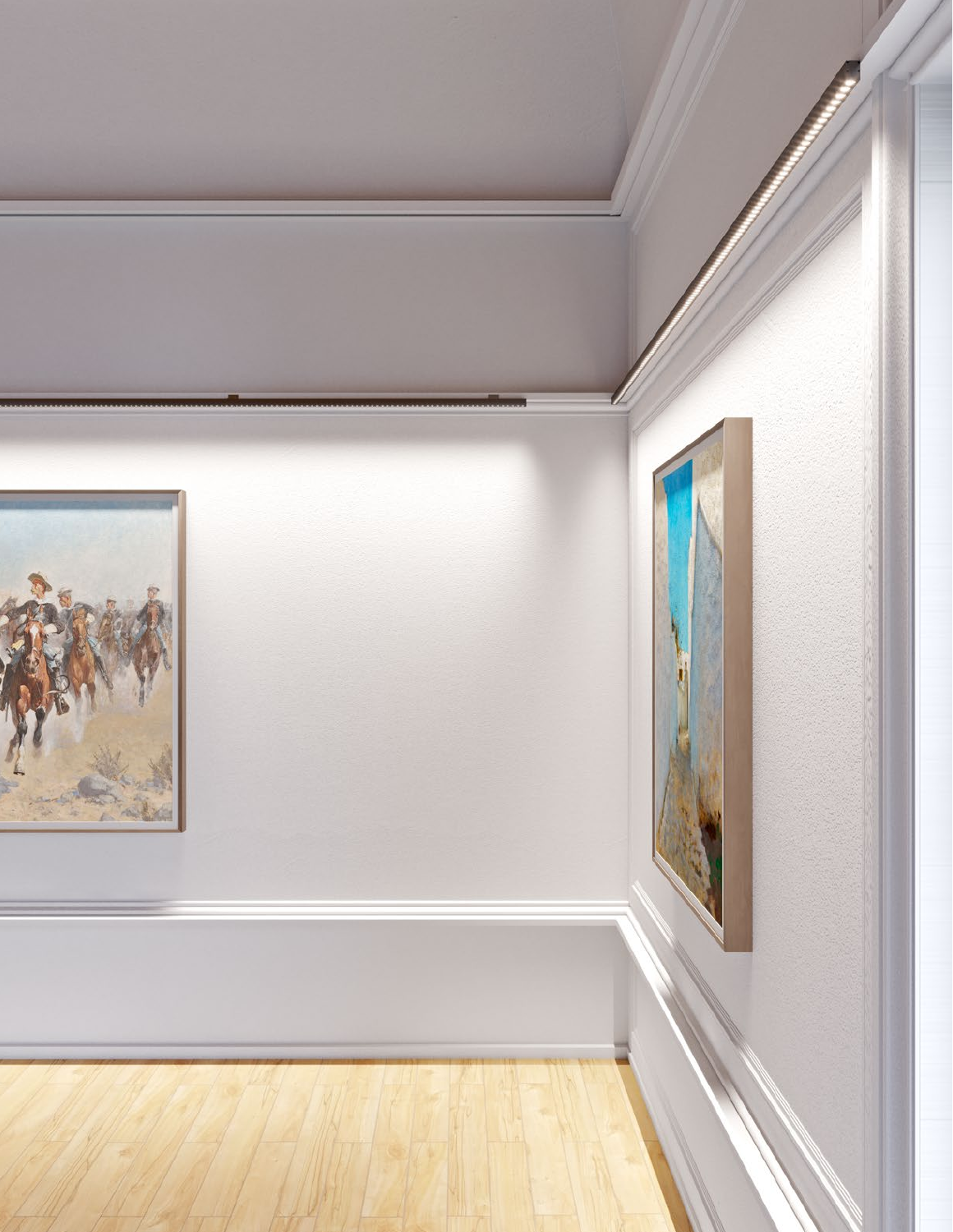# 1460 PRO OPTILUX Profile ordering sheet 1000 Series